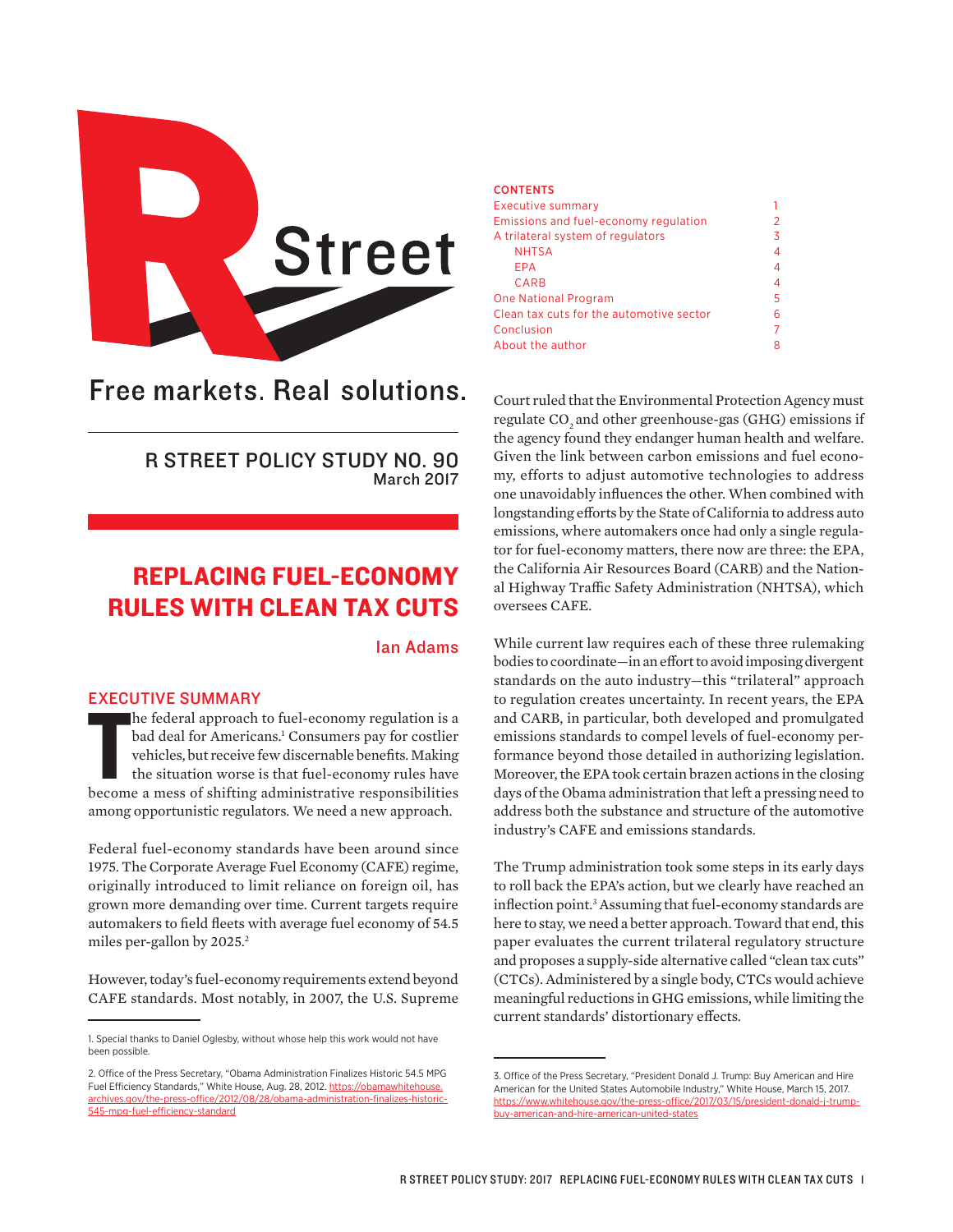The proposal is to offer tax relief to automakers, tied to the degree to which those manufacturers develop less carbonintensive fleets. The system would provide for cuts in the marginal rates assessed for taxes on capital, including the corporate income tax paid by the automaker and the dividend, capital gains, estate and earned interest taxes paid by its shareholders and bondholders.

This paper posits CTCs are a more flexible and efficient approach to limit problematic emissions. It would allow manufacturers to consider the degree to which investments in a cleaner fleet are efficient, given the tax incentives, and would align manufacturers' incentives to innovate more effectively than the current CAFE and GHG metrics do.

It is time to go from three regulators to one, and from the crisis-borne policies of prescription to one focused on innovation.

## EMISSIONS AND FUEL-ECONOMY REGULATION

It has been nearly 50 years since Congress first chose to regulate passenger vehicles' tailpipe emissions in a meaningful way.4 Congress passed the Clean Air Act in 1970, against the backdrop of a bourgeoning environmental movement that was keen to reduce the visible smog blighting many of the nation's largest cities.<sup>5</sup> The Environmental Protection Agency, created that same year, oversees the act's requirements, including monitoring and enforcing emissions levels and standards.6 Among the EPA's first tasks was to implement dramatic reductions in auto emissions of certain pollutants, like carbon monoxide and nitrogen oxide.

While the first regulations of vehicle efficiency focused on emissions, a geopolitical crisis subsequently led to creation of a parallel mileage-based regulatory system. The 1973 Arab Oil Embargo radically curtailed the nation's oil imports, as the price of fuel spiked.7 Faced with a desperate scenario that would contribute significantly to a 6 percent drop in the nation's gross domestic product between 1973 and 1975,<sup>8</sup> Congress ultimately responded to the crisis by passing the Energy Policy and Conservation Act of 1975, which first established efficiency guidelines known as the Combined Average Fuel Economy standards.9

The CAFE standards' original intent was to reduce the amount of fuel the nation's passenger automobile fleet used.<sup>10</sup> In creating the standards, Congress dismissed a number of proposed alternative approaches, including limiting the number of vehicles on the roads or the number of miles driven.11 Statutory limits dictated the new standards be economically practical and technologically feasible. The first standards, enforced by the U.S. Department of Transportation, were set for vehicles produced in model year 1978, at which point the average fuel economy for a passenger vehicle was 19.9 miles per gallon. The first long-term target was 27.5 mpg, with a requirement that manufacturers reach that target by the 1985 model year.<sup>12</sup> Since their creation, CAFE standards have held manufacturers to increasingly stringent efficiency requirements, with a 30 mpg standard as of 2011.<sup>13</sup>

Despite that greater efficiency, there remains ongoing debate about how well CAFE standards have fared in practice.14 In part, this is because the objectives associated with greater fuel economy have evolved to encompass new goals, like combating climate change. CAFE standards have a mixed legacy on the original goal of using greater fuel economy to reduce American dependence on foreign oil. Though average vehicle efficiency has improved since the standards went into effect, it remains unclear whether the standards or market preferences are primarily responsible for that improvement. When fuel is inexpensive, larger and less fuel-efficient vehicles tend to sell well, while smaller, lighter and more fuel-efficient vehicles sell better when fuel is costly.

In fact, Congress' decision to raise CAFE standards aggressively with passage of the Energy Independence and Security Act of 2007 corresponded with yet another period of serious

<sup>4.</sup> The first national legislation related to air quality was the Air Pollution Control Act, passed in 1955. Subsequent legislation, the 1963 Clean Air Act, tasked the U.S. Public Health Service to oversee research of air pollution and methods to control it. In 1967, the Air Quality Act added oversight of interstate air pollution and saw the expansion of air-pollutant monitoring activities.

<sup>5.</sup> Environmental Protection Agency, "EPA History: Clean Air Act of 1970/1977," Oct. 18, 2016.<https://www.epa.gov/history/epa-history-clean-air-act-19701977>

<sup>6.</sup> Environmental Protection Agency, "EPA Order 1110.2 -- Initial Organization of the EPA," Dec. 4, 1970. [https://archive.epa.gov/epa/aboutepa/epa-order-11102-initial](https://archive.epa.gov/epa/aboutepa/epa-order-11102-initial-organization-epa.html)[organization-epa.html](https://archive.epa.gov/epa/aboutepa/epa-order-11102-initial-organization-epa.html)

<sup>7.</sup> Leslie Hayward, "The Oil Weapon: 42 Years after the OPEC Oil Embargo," *The Fuse*, Oct. 16, 2015. [http://energyfuse.org/the-oil-weapon-42-years-after-the-opec-oil](http://energyfuse.org/the-oil-weapon-42-years-after-the-opec-oil-embargo/)[embargo/](http://energyfuse.org/the-oil-weapon-42-years-after-the-opec-oil-embargo/)

<sup>9. 94&</sup>lt;sup>th</sup> Congress, "S. 622: Energy Policy and Conservation Act," Dec 22, 1975. [https://](https://www.govtrack.us/congress/bills/94/s622/text) [www.govtrack.us/congress/bills/94/s622/text](https://www.govtrack.us/congress/bills/94/s622/text)

<sup>10.</sup> U.S. Department of Transportation, "Corporate Average Fuel Economy (CAFE) Standards," Aug. 27, 2014. [https://www.transportation.gov/mission/sustainability/](https://www.transportation.gov/mission/sustainability/corporate-average-fuel-economy-cafe-standards) [corporate-average-fuel-economy-cafe-standards](https://www.transportation.gov/mission/sustainability/corporate-average-fuel-economy-cafe-standards)

<sup>11.</sup> Allan R. Hoffman, "The Origins of CAFE," *Forum on Physics & Society of the American Physical Society*, Vol. 36, No. 4, October 2007. [https://www.aps.org/units/fps/](https://www.aps.org/units/fps/newsletters/2007/october/hoffman.html) [newsletters/2007/october/hoffman.html](https://www.aps.org/units/fps/newsletters/2007/october/hoffman.html)

<sup>12.</sup> National Highway Traffic Safety Administration, "Fuel Economy and Annual Travel for Passenger Cars and Light Trucks: National On-Road Survey," U.S. Department of Transportation, May 1986. [https://crashstats.nhtsa.dot.gov/Api/Public/ViewPublica](https://crashstats.nhtsa.dot.gov/Api/Public/ViewPublication/806971)[tion/806971](https://crashstats.nhtsa.dot.gov/Api/Public/ViewPublication/806971)

<sup>13.</sup> National Highway Traffic Safety Administration, "SUMMARY OF FUEL ECONOMY PERFORMANCE," U.S. Department of Transportation, April 28, 2011. [http://www.](http://www.nhtsa.gov/staticfiles/rulemaking/pdf/cafe/2011_Summary_Report.pdf) [nhtsa.gov/staticfiles/rulemaking/pdf/cafe/2011\\_Summary\\_Report.pdf](http://www.nhtsa.gov/staticfiles/rulemaking/pdf/cafe/2011_Summary_Report.pdf)

<sup>14.</sup> Charli Coon, "Why the Government's CAFE Standards for Fuel Efficiency Should Be Repealed, not Increased," The Heritage Foundation, July 11, 2001. [http://www.heri](http://www.heritage.org/environment/report/why-the-governments-cafe-standards-fuel-efficiency-should-berepealed-not)[tage.org/environment/report/why-the-governments-cafe-standards-fuel-efficiency](http://www.heritage.org/environment/report/why-the-governments-cafe-standards-fuel-efficiency-should-berepealed-not)[should-berepealed-not](http://www.heritage.org/environment/report/why-the-governments-cafe-standards-fuel-efficiency-should-berepealed-not)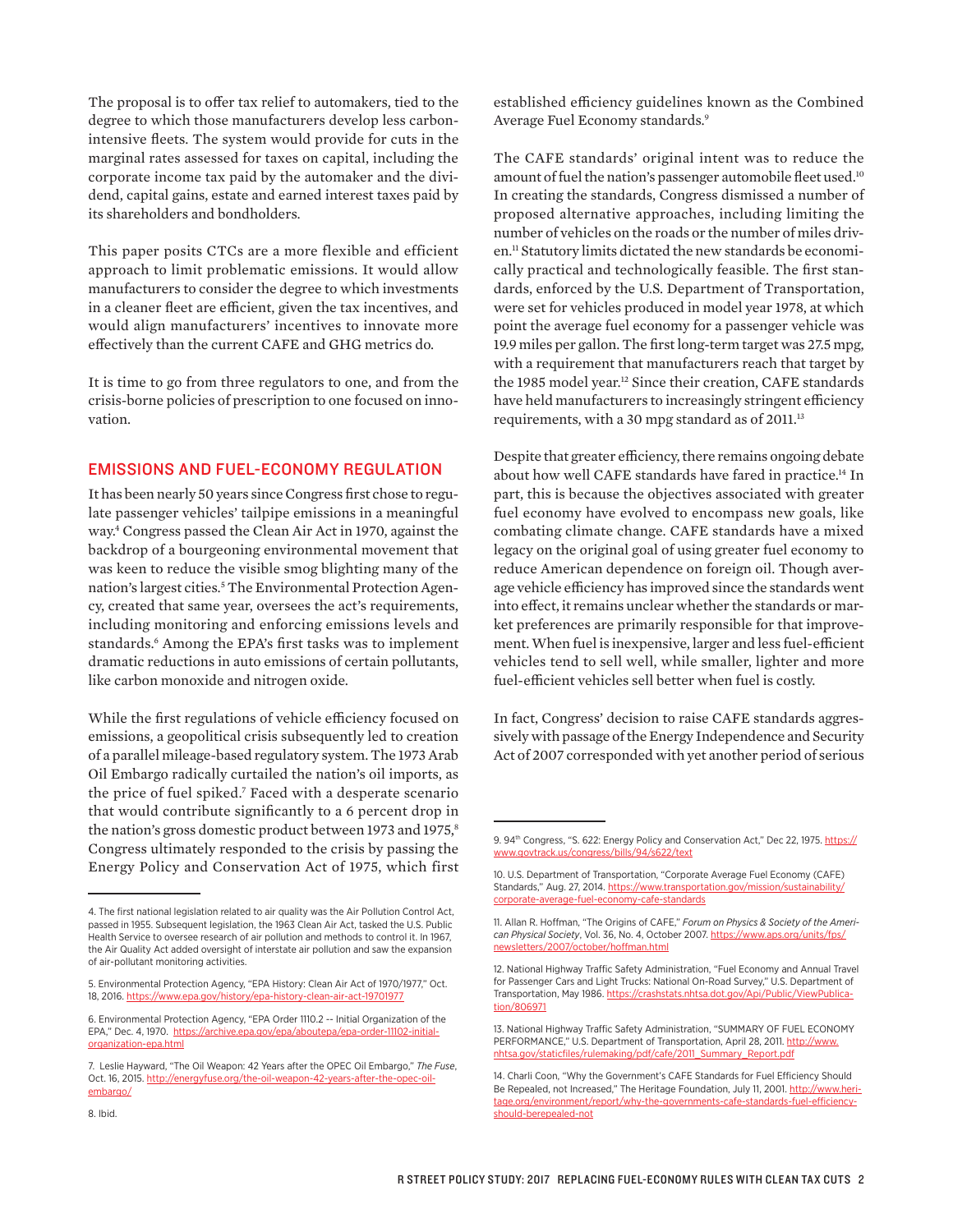distress in the oil market.15 In inflation-adjusted dollars, the period of persistent oil-price increases of the early 2000s matched the increases of the 1970s.16, 17 Thus, CAFE standards essentially are the product of desperation at moments of limited oil supply. It is difficult to separate how auto manufacturers responded to the standards from their response to consumers' desire during those periods to avoid pain at the pump.

In light of what we know about the standards' performance over four decades, it is appropriate to consider their costs and trade-offs relative to alternative approaches to fuel-economy regulation. For example, CAFE standards have made new vehicles more expensive.18 In turn, consumers who otherwise would have adopted newer and cleaner vehicles instead retained older, dirtier vehicles for longer periods.19 By some estimates, raising standards leads to a "leakage effect" equal to about 15 percent of emissions reductions, as older vehicles remain on the road longer.<sup>20</sup> There also is considerable evidence that, by driving down vehicle weight, CAFE standards at times have made vehicles less safe than they otherwise would have been.<sup>21</sup> Finally, CAFE has proven remarkably inefficient in discouraging fossil-fuel consumption.<sup>22</sup>

The NHTSA and EPA estimate the most recent standards' benefits will exceed their implementation costs within just three years. However, there is no doubt that the standards' compliance costs will be large and that consumers will feel the pinch.<sup>23</sup>

## A TRILATERAL SYSTEM OF REGULATORS

Fuel-economy regulation originally was the sole province of the Department of Transportation. The interaction between emissions standards and fuel-economy standards has led to a tangle of regulatory authority. Regulating emissions in effect leads to regulating fuel economy, as automakers use the same technologies to achieve each goal. When the EPA seeks to reduce vehicles'  $\mathrm{CO}_\mathrm{2}$  emissions to address climate change, its focus necessarily is on reducing how much fossil fuel the vehicles burn. To reduce the amount of fuel burned, automakers must improve the rate at which motors consume fuel, which stems directly from combustion motors' per-mile fuel efficiency.<sup>24</sup>

CAFE standards' significance thus changed dramatically in 2007, when the U.S. Supreme Court ruled the EPA must regulate greenhouse-gas emissions if they determined they are harmful to human health or welfare.<sup>25</sup> The court's 5-4 decision in Massachusetts v. EPA held that Section 202 of the Clean Air Act compels the EPA to regulate "air pollutants" from any new motor vehicle and, for its part, the EPA officially declared in 2009 that greenhouse gases qualified as pollutants that endanger human health and welfare.<sup>26</sup> This endangerment finding set the stage for the EPA to regulate greenhouse gases and serves as the basis for agency oversight of fuel-efficiency standards.27

The EPA and the NHTSA subsequently have had to coordinate their respective rules to avoid imposing conflicting standards on the auto industry. Under a "grandfather" exemption not extended to any other state, the California Air Resources Board, created in 1967, also sets its own emissions standards. This unique quirk is due to the state's early regulation of tailpipe emissions, and arguably its unique geographical susceptibility to smog. This trilateral regulatory system persists today.

Unlike the NHTSA, whose 1975 authorizing statute explicitly charges it with regulating fuel economy, both the EPA and CARB now regulate fuel-economy standards as a byproduct of their regulation of emissions. For that reason, these two agencies' approaches to regulation differ from the NHT-SA's, and the ways in which all three interact is not at all

<sup>15.</sup> Office of the Press Secretary, "Fact Sheet: Energy Independence and Security Act of 2007," White House, Dec. 19, 2007. [https://georgewbush-whitehouse.archives.gov/](https://georgewbush-whitehouse.archives.gov/news/releases/2007/12/20071219-1.html) [news/releases/2007/12/20071219-1.html](https://georgewbush-whitehouse.archives.gov/news/releases/2007/12/20071219-1.html)

<sup>16.</sup> The inflation-adjusted price for a barrel of oil increased from \$38.29 in 2000 to \$74.44 in 2007. The price per-barrel peaked in 2008 at a staggering \$102. In 2016, the inflation-adjusted price per-barrel was \$34.13.

<sup>17.</sup> Tim McMahon, "Historical Crude Oil Prices (Table)," InflationData.com, May 1, 2015. http://inflationdata.com/Inflation/Inflation\_Rate/Historical\_Oil\_Prices

<sup>18.</sup> Salim Furth and David W. Kreutzer, "Fuel Economy Standards Are a Costly Mistake," Heritage Foundation Backgrounder No. 3096, March 4, 2016. [https://www.](https://www.heartland.org/_template-assets/documents/publications/heritage_-_fuel_economy_rules.pdf) [heartland.org/\\_template-assets/documents/publications/heritage\\_-\\_fuel\\_econo](https://www.heartland.org/_template-assets/documents/publications/heritage_-_fuel_economy_rules.pdf)[my\\_rules.pdf](https://www.heartland.org/_template-assets/documents/publications/heritage_-_fuel_economy_rules.pdf)

<sup>19.</sup> Knowledge@Wharton, "The Unintended Consequences of Ambitious Fuel-economy Standards," University of Pennsylvania, Feb. 3, 2015. http://knowledge.wharton. upenn.edu/article/unintended-consequences-ambitious-fuel-economy-standards/

<sup>20.</sup> Ibid.

<sup>21.</sup> J.R. Dunn, "Death by CAFE Standards," American Thinker, April 13, 2010. [http://](http://www.americanthinker.com/articles/2010/04/death_by_cafe_standards.html) [www.americanthinker.com/articles/2010/04/death\\_by\\_cafe\\_standards.html](http://www.americanthinker.com/articles/2010/04/death_by_cafe_standards.html)

<sup>22.</sup> Jerry Taylor and Peter Van Doren, "Don't Raise CAFE Standards," *National Review*, Aug. 1, 2007. [https://www.cato.org/publications/commentary/dont-raise-cafe-stan](https://www.cato.org/publications/commentary/dont-raise-cafe-standards)[dards](https://www.cato.org/publications/commentary/dont-raise-cafe-standards)

<sup>23.</sup> Brent D. Yacobucci, Bill Canis and Richard K. Lattanzio, "Automobile and Truck Fuel Economy (CAFE) and Greenhouse Gas Standards," Congressional Research Service, Sept. 11, 2012. <https://fas.org/sgp/crs/misc/R42721.pdf>

<sup>24.</sup> Marlo Lewis Jr., "Why Obama Officials Had to Lie to Congress About Fuel Economy Standards," *Breitbart*, Nov. 8, 2011. [http://www.breitbart.com/big-govern](http://www.breitbart.com/big-government/2011/11/08/why-obama-officials-had-to-lie-to-congress-about-fuel-economy-standards/)[ment/2011/11/08/why-obama-officials-had-to-lie-to-congress-about-fuel-economy](http://www.breitbart.com/big-government/2011/11/08/why-obama-officials-had-to-lie-to-congress-about-fuel-economy-standards/)[standards/](http://www.breitbart.com/big-government/2011/11/08/why-obama-officials-had-to-lie-to-congress-about-fuel-economy-standards/)

<sup>25.</sup> Oyez, "Massachusetts v. Environmental Protection Agency," IIT-Chicago Kent College of Law, accessed March 25, 2017.<https://www.oyez.org/cases/2006/05-1120>

<sup>26.</sup> H. Josef Hebert and Dina Cappiello, "Historic EPA finding: Greenhouse gases harm humans," Associated Press, Dec. 7, 2009. [http://www.sandiegouniontribune.com/](http://www.sandiegouniontribune.com/sdut-historic-epa-finding-greenhouse-gases-harm-humans-2009dec07-story.html) [sdut-historic-epa-finding-greenhouse-gases-harm-humans-2009dec07-story.html](http://www.sandiegouniontribune.com/sdut-historic-epa-finding-greenhouse-gases-harm-humans-2009dec07-story.html)

<sup>27.</sup> Environmental Protection Agency, "Endangerment and Cause or Contribute Findings for Greenhouse Gases under the Section 202(a) of the Clean Air Act," Jan. 29, 2017. [https://www.epa.gov/climatechange/endangerment-and-cause-or-contribute](https://www.epa.gov/climatechange/endangerment-and-cause-or-contribute-findings-greenhouse-gases-under-section-202a)[findings-greenhouse-gases-under-section-202a](https://www.epa.gov/climatechange/endangerment-and-cause-or-contribute-findings-greenhouse-gases-under-section-202a)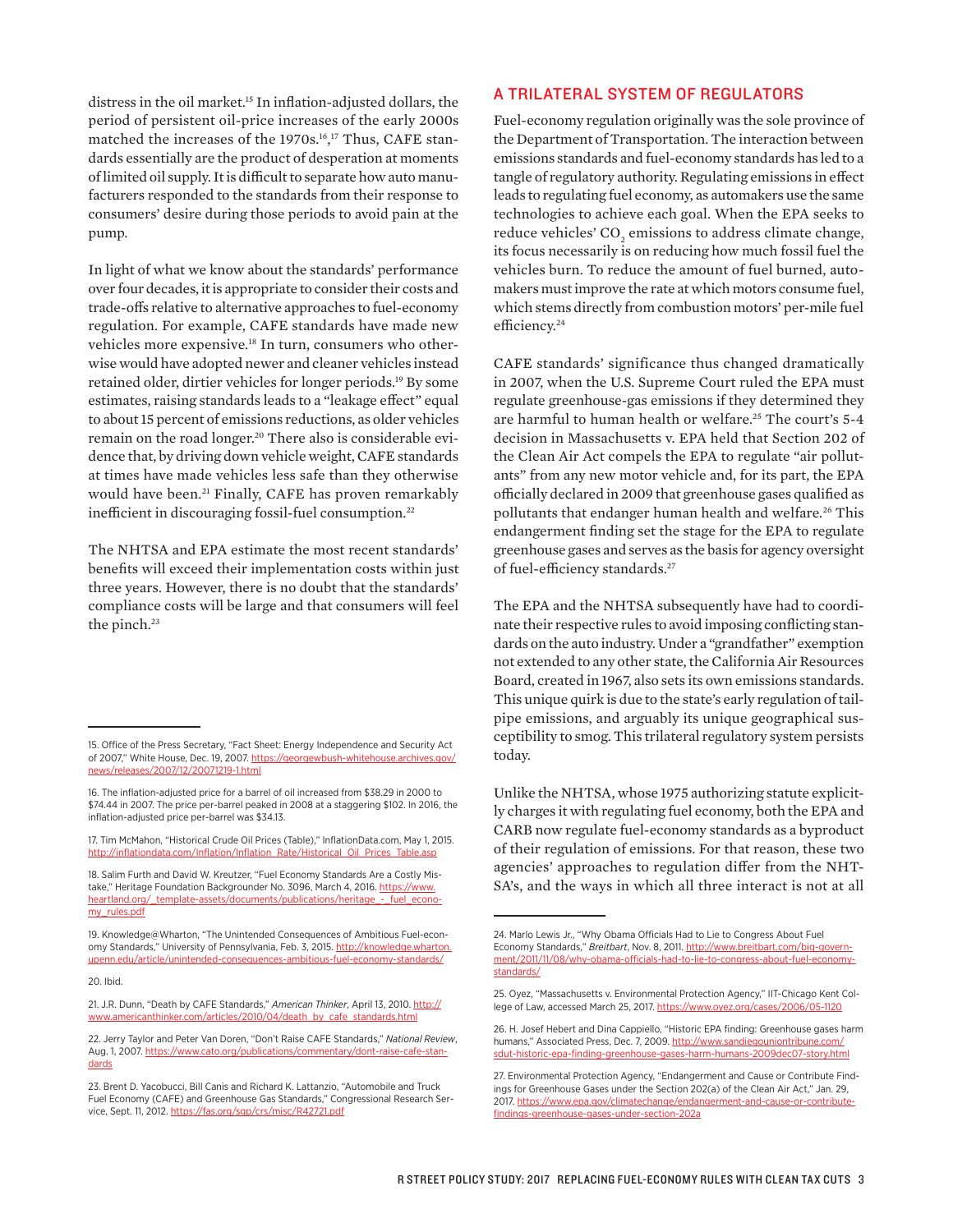straightforward. Below is a summary of the various systems employed by regulators to comply with the "One National Program" plan, which strives to harmonize the regulatory impact of various statutory objectives.

#### **NHTSA**

The CAFE system requires the NHTSA to create fuel-economy targets that achieve the "maximum feasible level," given current technology; are economically practicable; consider the effects of other fuel-economy standards; and satisfy the nation's need to conserve energy.28, 29 Targets are set based on the average distance traveled per-gallon of fuel consumed, using a "harmonic mean" approach to calculate averages.<sup>30</sup>

Since 2007, manufacturers have been able to trade credits to meet their CAFE obligations, introducing some flexibility to the system. If a manufacturer exceeds their obligations under CAFE, they earn credits based on the extent of their "overcompliance." If a manufacturer fails to meet their obligation under CAFE, they may choose to pay a civil penalty, trade credits with another manufacturer, transfer credits between their fleets, use credits they previously saved or provide the NHTSA with a course of remedial action.<sup>31</sup>

The CAFE program also provides for electric and alternative-fuel vehicles by measuring the petroleum equivalent energy consumed by a given vehicle, though it uses different formulas to calculate the impact of each into the larger fleet average.<sup>32</sup>

## EPA

Like the NHTSA's CAFE standards, the EPA uses a "footprint" model to evaluate vehicles' emissions.<sup>33</sup> This is an attribute-based model that judges different classes of vehicles by different standards, based on their weight class and other factors. The system's intent is to allow leeway while keeping a basic weight/emissions standard that does not favor the production of small and light vehicles.

Notably, the high-end mpg targets set during the Obama administration were not actually a function of the CAFE standard, but a proxy for emissions standards. The EPA therefore in effect established a 54.5 mpg standard when it created a per-mile emissions target of 163 grams of CO $_2^{\,\rm 34}$ 

The EPA also has a credit system, managed and measured differently than the CAFE credit system. A CAFE system credit is equal to a 0.1 mpg of difference between the standard and actual mileage for each vehicle in the fleet. By contrast, each EPA system credit is equal to 1 gram of  $\mathrm{CO}_2^2$ . Interestingly, though the CAFE system provides for fines at a rate of \$5.50 per 0.1 mpg for each vehicle sold that fails to meet the standard—thereby setting a ceiling on an automaker's compliance costs–the EPA's CO<sub>2</sub>-based standard has no such option. If an out-of-compliance firm cannot come into compliance via production or credit trading, they must stop selling a given vehicle or face a fine of up to \$37,500 pervehicle sold.35 In effect, this makes the EPA's rules far more onerous than the NHTSA's rules.

The EPA's GHG-based evaluation of electric and alternativefuel vehicles also differs from the CAFE approach. Instead of converting energy into a fuel equivalent per-gallon, the EPA simply assigns a zero value  $(0 g/min)$  to plug-in hybrid vehicles, fuel-cell electric vehicles and battery electric vehicles. In fact, in some cases, manufacturers may count some of these vehicles more than once in their compliance calculation, using a multiplier designed to promote adoption of advanced technologies. To prevent serious distortion of the fleet GHG calculation, the rules cap how many vehicles may be assigned a zero value.<sup>36</sup>

#### **CARB**

The Energy Policy and Conservation Act of 1975 explicitly preempted states from setting their own fuel-economy standards. However, the State of California continues to regulate vehicle emissions under a waiver it received from the federal government when the Clean Air Act passed in 1970.<sup>37</sup> California regulates vehicle emissions using methodology similar to the EPA's, but with more stringent standards than any enacted by the federal government.<sup>38</sup> However, as part of a 2012 agreement, vehicles that comply with the EPA's GHG standards are "deemed to comply" with California's standards. California's power to create emissions targets, and

<sup>28.</sup> See 49 U.S.C. 32902 (f).

<sup>29.</sup> Legal Information Institute, "49 U.S. Code § 32902 - Average fuel economy standards," Dec. 19, 2007.<https://www.law.cornell.edu/uscode/text/49/32902>

<sup>30.</sup> See 40 CFR 600.510-12 for a complete explanation of how fleet economy is calculated.

<sup>31.</sup> Hui He, "Credit Trading in the US Corporate Average Fuel Economy (CAFE) Standard," The International Council on Clean Transportation, March 7, 2014. [http://www.](http://www.theicct.org/credit-trading-us-cafe-standard) [theicct.org/credit-trading-us-cafe-standard](http://www.theicct.org/credit-trading-us-cafe-standard)

<sup>32.</sup> National Research Council, *Cost, Effectiveness and Deployment of Fuel Economy Technologies for Light-Duty Vehicles*, p. 354, 2015. [https://www.nap.edu/read/21744/](https://www.nap.edu/read/21744/chapter/12#354) [chapter/12#354](https://www.nap.edu/read/21744/chapter/12#354)

<sup>33.</sup> Environmental Protection Agency, "Overview of Certification and Compliance for Vehicles and Engines," Oct. 13, 2016. [https://www.epa.gov/vehicle-and-engine-certifi](https://www.epa.gov/vehicle-and-engine-certification/overview-certification-and-compliance-vehicles-and-engines)[cation/overview-certification-and-compliance-vehicles-and-engines](https://www.epa.gov/vehicle-and-engine-certification/overview-certification-and-compliance-vehicles-and-engines)

<sup>34.</sup> Yacobucci, 2012.

<sup>35.</sup> National Research Council, p. 345.

<sup>36.</sup> National Research Council, p. 354.

<sup>37.</sup> Legal Information Institute, "42 U.S. Code § 7543 - State standards," Nov. 15, 1990. <https://www.law.cornell.edu/uscode/text/42/7543>

<sup>38.</sup> California Environmental Protection Agency, "California's Advanced Clean Cars Midterm Review," Jan. 18, 2017. [https://www.arb.ca.gov/msprog/acc/mtr/acc\\_mtr\\_fin](https://www.arb.ca.gov/msprog/acc/mtr/acc_mtr_finalreport_full.pdf)[alreport\\_full.pdf](https://www.arb.ca.gov/msprog/acc/mtr/acc_mtr_finalreport_full.pdf)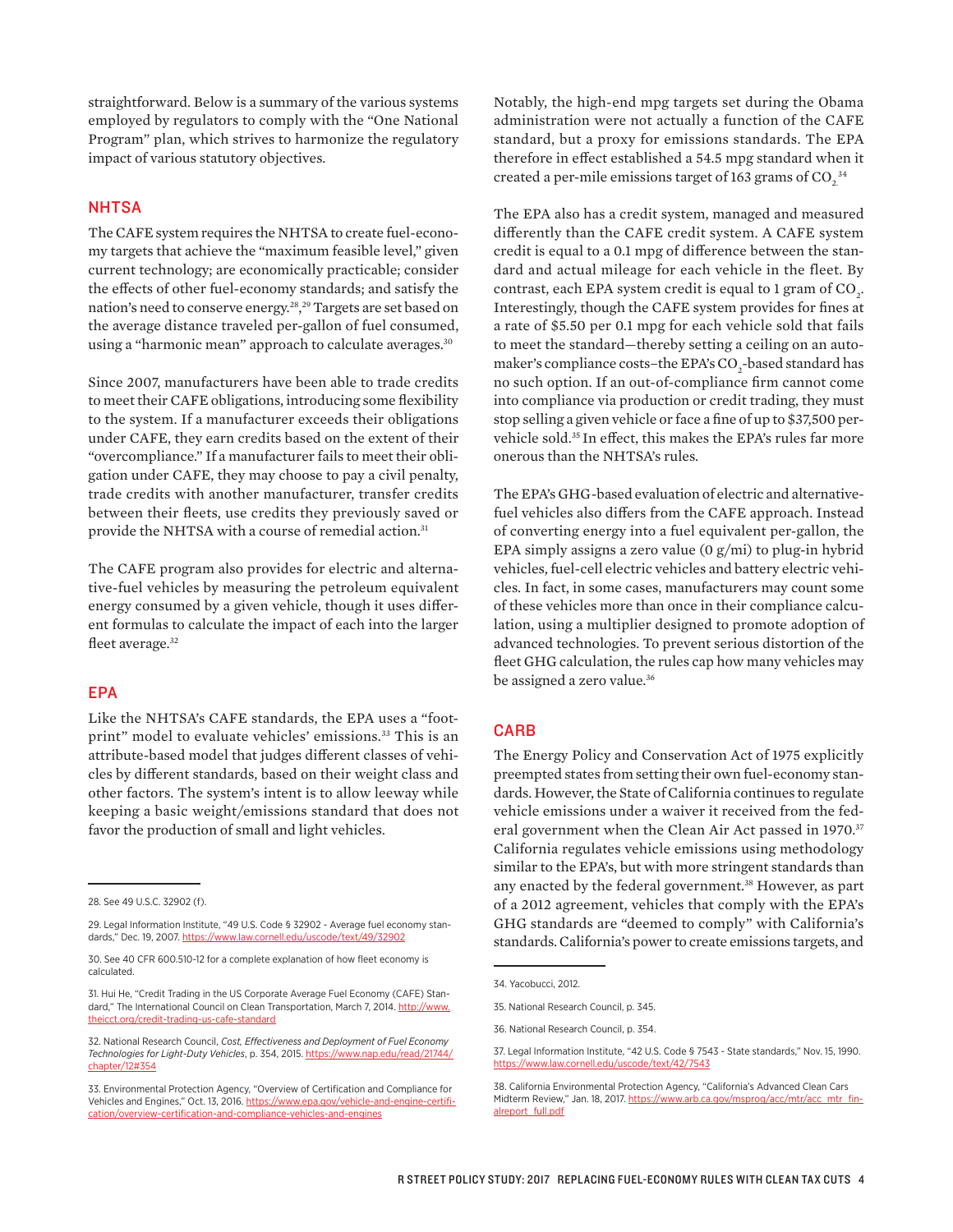thus fuel-economy standards, nonetheless remains substantial.<sup>39</sup>

## ONE NATIONAL PROGRAM

In the wake of the financial crisis that nearly led to the failure of major U.S. auto manufacturers, the auto industry agreed in 2009 to creation of the "One National Program."40 The agreement forestalled creation of separate state emissions standards—which would act as de facto fuel-economy standards—in exchange for the industry's agreement to adhere to more aggressive CAFE requirements.<sup>41</sup>

For 2011 to 2015 model-year vehicles, fuel-efficiency targets were set at 31.8 MPG. To develop that target, the NHTSA used economic assumptions about fuel prices and efficiency-standard savings to estimate how long it would take automakers to recoup the cost of deploying these new technologies.<sup>42</sup> The targets grew even more challenging for subsequent model years, requiring efficiency increases of 8 percent per-year.

In 2012, the NHTSA and the EPA jointly developed standards for fuel economy and emissions for model years 2017 through 2025. The standards included a mandate to review the model years 2022 and 2025 before the requirements for each went into effect, as current rules bar the NHTSA from creating binding fuel-economy standards for more than five consecutive years.43 The intent of this so-called "midterm review," like the standards themselves, is to allow for ongoing consultation with the NHTSA and the CARB. In mid-2016, all three regulators released a "draft technical assessment report" on the forthcoming midterm review.<sup>44</sup> Included in that assessment was the EPA's estimate that it would issue its final assessment of the midterm review by April 2018.

In the final days of the Obama administration in January 2017, the EPA saw a narrow window of opportunity to lock in emissions standards that could force the NHTSA's hand. A mere seven days before the start of the Trump adminis-

tration, the EPA finalized its midterm review of light-dutyvehicle emissions.45 The agency's decision to accelerate its final determination on the standards' viability was bold, not only because of the pending change in executive authority, but because it came a full 14 months ahead of schedule.

The costs associated with implementing the EPA's determination are large. In fact, current projections hold that fueleconomy and emissions regulations will combine to add \$3,200 (on a weighted-average basis across different powertrains) to vehicles in component costs alone.<sup>46</sup> Despite large increases in recent years to the costs of raw materials and other inputs, automakers effectively have insulated consumers from meaningful increases in vehicle prices.<sup>47</sup> The EPA's determination, if upheld, would see that trend reverse. For its part, the NHTSA now is in the awkward position of having to conform to the EPA's standards or risk the uncertainty that would come from pursuing a conflicting set of rules. This untenable situation resists easy resolution, given how important predictability is to the automotive sector. With long product lead times and huge investments in new technologies, automakers must make assumptions about what the regulatory landscape will look like years into the future.

The Trump administration moved in March 2017 to resolve this confusion by having the EPA restart its midterm review process, but that decision already is garnering resistance and legal challenges.48 Regardless of the outcome, regulatory confusion about fuel-economy and emissions standards is likely to persist, to the detriment of American consumers. Because each of the three regulators have missions guided by differing statutory authorities and divergent practical requirements, they will struggle to achieve harmony even in the best of times. The One National Program is complex and costly and the trilateral regulatory system is needlessly intricate. We need a simpler and more effective process to regulate vehicle fuel economy and emissions.49 That alternative should aspire to ensure regulation accords with what is technologically possible, financially practicable, environmentally sustainable and administratively feasible.

47. Ibid.

<sup>39.</sup> Marlo Lewis Jr., "Will Trump EPA Challenge California's De Facto Authority to Regulate Fuel Economy?" Competitive Enterprise Institute, Feb. 17, 2017. [https://cei.org/](https://cei.org/blog/will-trump-epa-challenge-californias-de-facto-authority-regulate-fuel-economy) [blog/will-trump-epa-challenge-californias-de-facto-authority-regulate-fuel-economy](https://cei.org/blog/will-trump-epa-challenge-californias-de-facto-authority-regulate-fuel-economy)

<sup>40.</sup> Global Automakers, "One National Program, 3 Years Later," May 22, 2012. [https://](https://www.globalautomakers.org/media/industry-news/2012/05/one-national-program-3-years-later) [www.globalautomakers.org/media/industry-news/2012/05/one-national-program-](https://www.globalautomakers.org/media/industry-news/2012/05/one-national-program-3-years-later)[3-years-later](https://www.globalautomakers.org/media/industry-news/2012/05/one-national-program-3-years-later)

<sup>41.</sup> Marlo Lewis Jr., "EPA Rushes to Lock in Obama Administration Fuel Economy Standards," Competitive Enterprise Institute, Dec. 5, 2016. [https://cei.org/blog/epa](https://cei.org/blog/epa-rushes-lock-obama-administration-fuel-economy-standards)[rushes-lock-obama-administration-fuel-economy-standards](https://cei.org/blog/epa-rushes-lock-obama-administration-fuel-economy-standards)

<sup>42.</sup> National Highway Traffic Safety Administration, "49 CFR Parts 523, 531, 533, 534, 536 and 537," U.S. Department of Transportation, Jan. 19, 2008. [http://instituteforen](http://instituteforenergyresearch.org/wp-content/uploads/2009/05/nhtsa_analysis.pdf)[ergyresearch.org/wp-content/uploads/2009/05/nhtsa\\_analysis.pdf](http://instituteforenergyresearch.org/wp-content/uploads/2009/05/nhtsa_analysis.pdf)

<sup>43.</sup> Yacobucci, 2012.

<sup>44.</sup> Office of Transportation and Air Quality, National Highway Traffic Safety Administration and California Air Resources Board, "Draft Technical Assessment Report: Midterm Evaluation of Light-Duty Vehicle Greenhouse Gas Emission Standards and Corporate Average Fuel Economy Standards for Model Years," July 2016. 2022-2025 <https://nepis.epa.gov/Exe/ZyPDF.cgi/P100OYFR.PDF?Dockey=P100OYFR.PDF>

<sup>45.</sup> Environmental Protection Agency, "Midterm Evaluation of Light-Duty Vehicle Greenhouse Gas (GHG) Emissions Standards for Model Years 2022-2025," March 23, 2017. [https://www.epa.gov/regulations-emissions-vehicles-and-engines/midterm](https://www.epa.gov/regulations-emissions-vehicles-and-engines/midterm-evaluation-light-duty-vehicle-greenhouse-gas-ghg)[evaluation-light-duty-vehicle-greenhouse-gas-ghg](https://www.epa.gov/regulations-emissions-vehicles-and-engines/midterm-evaluation-light-duty-vehicle-greenhouse-gas-ghg)

<sup>46.</sup> McKinsey & Co., "The Future of the North American Automotive Supplier Industry: Evolution of Component Costs, Penetration, and Value Creation Potential through 2020," March 2012. [http://www.mckinsey.com/~/media/mckinsey/dotcom/client\\_ser](http://www.mckinsey.com/~/media/mckinsey/dotcom/client_service/automotive%20and%20assembly/pdfs/the_future_of_the_north_american_automotive_supplier.ashx)[vice/automotive%20and%20assembly/pdfs/the\\_future\\_of\\_the\\_north\\_american\\_](http://www.mckinsey.com/~/media/mckinsey/dotcom/client_service/automotive%20and%20assembly/pdfs/the_future_of_the_north_american_automotive_supplier.ashx) [automotive\\_supplier.ashx](http://www.mckinsey.com/~/media/mckinsey/dotcom/client_service/automotive%20and%20assembly/pdfs/the_future_of_the_north_american_automotive_supplier.ashx)

<sup>48.</sup> *Alliance of Automobile Manufacturers v. Environmental Protection Agency*, March 15, 2017. [http://documents.latimes.com/california-files-motion-defend-federal-vehi](http://documents.latimes.com/california-files-motion-defend-federal-vehicle-emission-rules/)[cle-emission-rules/](http://documents.latimes.com/california-files-motion-defend-federal-vehicle-emission-rules/)

<sup>49.</sup> Nancy Homeister, "Ford's Perspective: Light Duty Fuel Economy Regulations," Ford Motor Co., Jan. 30, 2013. [http://www.sae.org/events/gim/presentations/2013/](http://www.sae.org/events/gim/presentations/2013/homeister_nancy.pdf) [homeister\\_nancy.pdf](http://www.sae.org/events/gim/presentations/2013/homeister_nancy.pdf)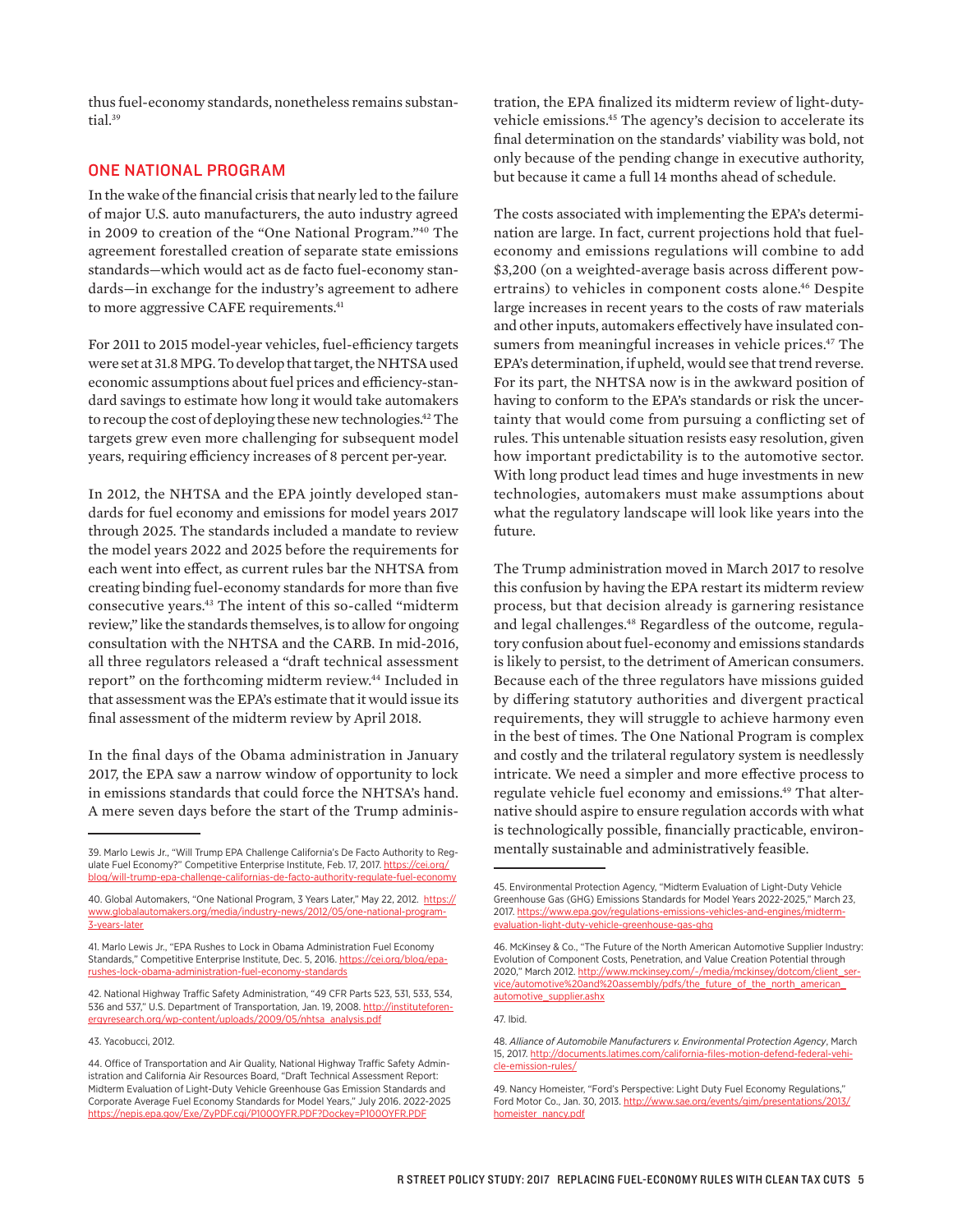The best way to attain those goals is to move to a single, unified metric and pare down from three regulators to one. That single regulator would oversee both vehicle emissions and fuel economy by enforcing a single vehicle-efficiency target that achieves both. The target should create the right mix of incentives for automakers to create vehicles that consumers demand while being sensitive to the environmental impact they cause. "Clean tax cuts" may be one such approach.

## CLEAN TAX CUTS FOR THE AUTOMOTIVE SEC-TOR

In 2016, the Grace Richardson Fund convened a "charrette" meeting of stakeholders at Columbia University<sup>50</sup> to discuss how to enact supply-side approaches to curb emissions in various sectors of the economy, including the automotive sector.<sup>51</sup> The clean tax cut (CTC) model favored by several charrette participants essentially calls for offering incentives to reduce GHG emissions by lowering the taxes of firms that find cleaner ways to operate their businesses.

The goal is to increase both the supply of, and demand for, cleaner products by lowering the cost to pursue activities that result in fewer harmful emissions.<sup>52</sup> CTCs could serve as positive incentives to undertake activities that avoid negative climate-related externalities, establishing positive feedback loops that help the market for cleaner activities become more attractive.<sup>53</sup> To accomplish this goal, the approach would replace costly regulatory structures and overly complex subsidies and credits with a flexible and streamlined system. It would remove punitive regulations that punish problematic behavior and instead erect a system to reward favorable behavior, which offers the additional benefit of encouraging "overcompliance" as a competitive advantage.

The report that came out of the Columbia charrette flagged fuel-economy standards as an area ripe to apply the CTC concept.54 Unlike many industries, there already are established accounting standards and measurement systems available for vehicle efficiency. Charrette participants noted their sense that existing efficiency metrics in the fuel-economy space rendered the marginal cost to develop additional CTC

52. Id., p. 8.

measurements minimal.55 In the automotive context, a CTCcentered approach would require four elements:

- 1. A clear definition of an "automaker";
- 2. A method to measure vehicle efficiency (several of which already exist);
- 3. Targets based on the efficiency metric; and
- 4. A system to assign tax cuts based on how well a fleet performs compared to the target.

The definition of automaker likely would need to set a floor of minimum number of vehicles sold, to avoid gaming by non-automakers or the creation of spinoff entities simply to exploit favorable tax treatment. A single regulator would promulgate a vehicle-efficiency target against which automakers' vehicle fleets are measured. Like CAFE, the target would reflect what is technologically feasible and financially realistic, in addition to what is environmentally desirable.

Unlike the current system, which combines different metrics, a CTC efficiency target would choose to target either emissions or fuel economy, given that the same technologies are used to achieve either.<sup>56</sup> In the context of CTCs, cleaner vehicle fleets are those that are "free of, or significantly reducing waste, inefficiency and negative externalities harming health, environment and general well-being."57 Setting a CTC target that adheres to that definition means reducing waste and inefficiency in the automotive context. The best way to do that is to set a target that will give automakers maximum room to compete.

The regulator would evaluate firms' fleet performance relative to the target, an assessment that would be keyed to cuts in marginal rates assessed for taxes on capital, including the corporate income tax paid by the automaker and the dividend, capital gains, estate and earned interest taxes paid by its shareholders and bondholders. Fleets that are more efficient would receive larger tax cuts. The cleaner the fleet, the lower the tax burden associated with the firm. Existing CAFE penalty provisions may offer an adoptable system that could translate existing metrics into actionable tax rates.<sup>58</sup>

<sup>50.</sup> National Charrette Institute, "Tools and Techniques for Collaboration by Design," Michigan State University, accessed March 25, 2017. [http://charretteinstitute.org/](http://charretteinstitute.org/charrette/) [charrette/](http://charretteinstitute.org/charrette/)

<sup>51.</sup> The R Street Institute, which participated in the charrette, continues to evaluate the concept.

<sup>53.</sup> Charrette Design Workshop, "Applying Clean Tax Cuts to Green Bonds," March 6, 2017. [http://gracerichardsonfund.org/wp-content/uploads/2017/03/170306-char](http://gracerichardsonfund.org/wp-content/uploads/2017/03/170306-char-greenbonds-outline.pdf)[greenbonds-outline.pdf](http://gracerichardsonfund.org/wp-content/uploads/2017/03/170306-char-greenbonds-outline.pdf)

<sup>54.</sup> The Grace Richardson Fund, "GRF Report on the Clean Tax Cuts Working Group Charrette," Sept. 23, 2016. [http://gracerichardsonfund.org/wp-content/](http://gracerichardsonfund.org/wp-content/uploads/2016/10/grf-charrette-report-161029.pdf) [uploads/2016/10/grf-charrette-report-161029.pdf](http://gracerichardsonfund.org/wp-content/uploads/2016/10/grf-charrette-report-161029.pdf)

<sup>55.</sup> It is established that there have long been enforcement mechanisms under both the NHTSA and the EPA.

<sup>56.</sup> The EPA's authority under Section 202 of the Clean Air Act may make it the most straightforward home to develop and oversee such a target, but the onerous nature of its rules would require reevaluation in light of the more flexible and market-friendly approach taken by the NHTSA.

<sup>57.</sup> Charrette Design Workshop, 2017.

<sup>58.</sup> For instance, under current CAFE rules, a "civil penalty of \$5.50 for each tenth of a mile below the required fuel efficiency level for each vehicle sold in the model year (49 U.S.C. 32912(b))." The existing fine metrics would allow a CTC framework to be established quickly, with taxes reduced at a similar rate.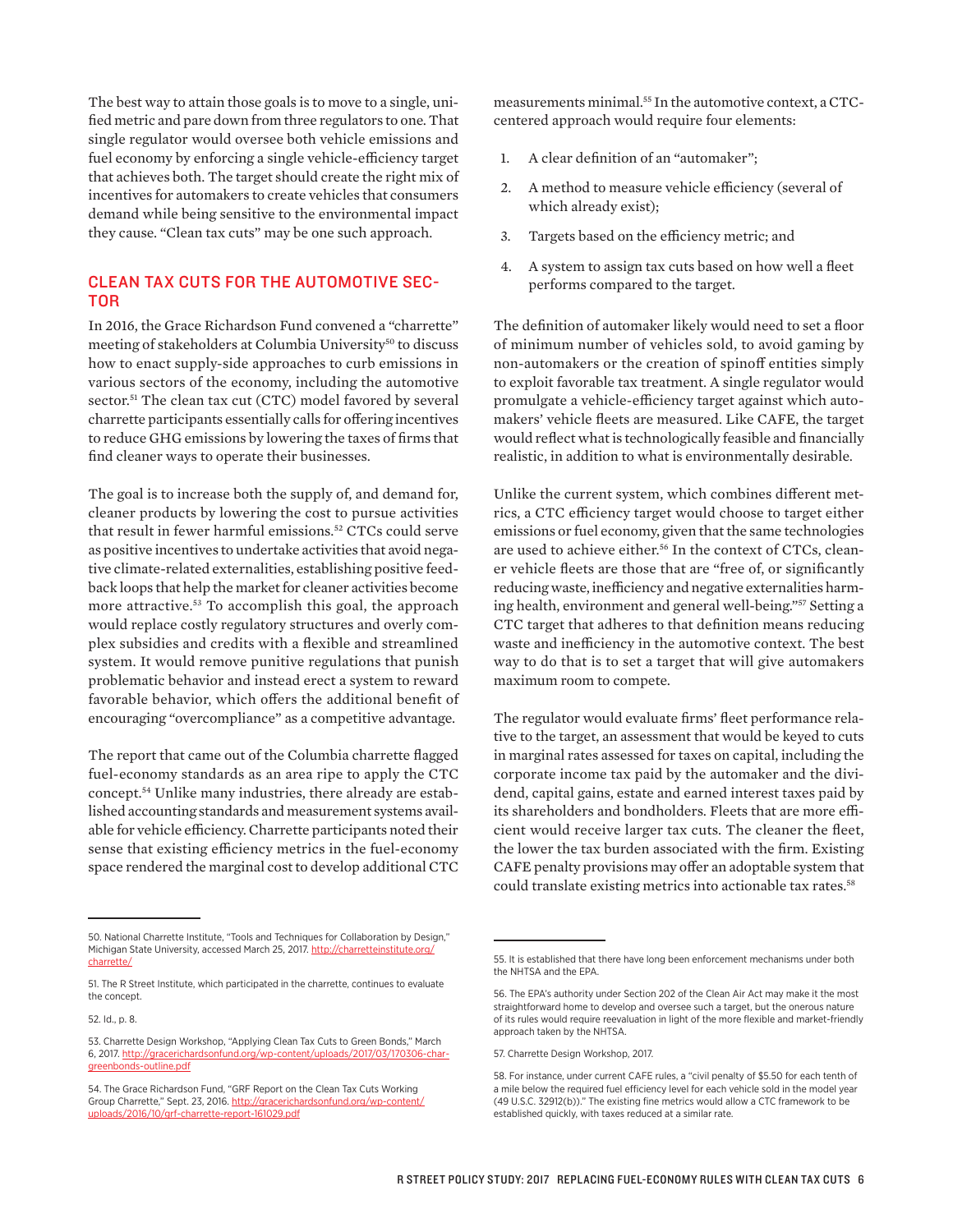The chief advantage of clean tax cuts over the existing rules governing fuel economy and emissions is the flexibility they offer automakers to determine which emissions reductions strategies are efficient, given competitive market pressures. Each firm would determine the appropriate balance between developing a greener fleet and catering to consumer demand. A supply-side approach to regulating fuel economy and emissions would, rather than setting a regulatory benchmark that functions as a de facto ceiling, offer concrete advantages to firms that opt to excel beyond the target.

Firms that opted for fleets that are more efficient could see the cost of developing platforms, powertrains and the "hard" parts of vehicles drop, thanks to their lower tax rates. This would allow them to add more high-margin discretionary content to their vehicles.<sup>59</sup> On the showroom floor, vehicles from manufacturers with efficient fleets would be better equipped than similarly priced vehicles from manufacturers with less-efficient fleets and higher tax rates. Alternatively, firms with more efficient fleets could simply offer similarly equipped vehicles to consumers at a lower price. Manufacturers with more efficient fleets also likely would enjoy better margins, offering them greater flexibility about how they choose to position themselves in the market.

Other automakers could make the rational decision to pursue a higher volume or niche-market approach that eschewed reliance on CTCs. Those firms could simply ignore the targets, likely remaining roughly where they are now in terms of fuel economy.60 Many firms likely would settle on an arrangement somewhere in the middle, producing a fleet that enjoyed some CTC benefits while continuing to serve customers who prefer less fuel-efficient vehicles. Given the global nature of the auto industry, the more prescriptive approaches taken by other national regulators likely would serve as something of a floor below which manufacturers would not fall.<sup>61</sup>

There is consensus within the automotive industry that the fuel-economy and emissions targets set by the EPA's January 2017 final determination are too costly. The Trump administration has echoed that concern by having the EPA restart its midterm review process. However, if CTC standards adhere closely to the CAFE model—requiring that standards cannot be set more than five years into the future and that the target must to be set at the "maximum feasible level"—aggressive standards might make sense. If set too low, a nonprescriptive

target will fail to distinguish automakers that have invested in efficiency from those that have not. Setting the standard high and creating a large range of tax reductions allows granular distinctions between manufacturers.

Of course, while CTC efficiency targets would leave us with more efficient—and thus greener—vehicle fleets, they will not reduce the incentive to drive. The two factors most responsible for limiting miles driven are the state of the economy and the price of oil. In fact, the net impact of increased efficiency generally is to encourage consumers to drive more.<sup>62</sup>

## **CONCLUSION**

Encouraging automakers to explore greater fuel efficiency through a supply-side approach that reduces taxes on capital is an attractive approach. The impact on automakers would be to lower their cost of capital by increasing returns for investors. This, in turn, provides incentives for investment in more fuel-efficient firms, particularly because the United States has among the highest corporate income and capital gains tax rates in the world.63, 64 If they operate as designed, and spur more growth and investment in the affected firms, CTCs could even pay for themselves.<sup>65</sup>

The Trump administration's obvious interest in evaluating fuel-economy policy should not be limited to tinkering with metrics. The prescriptive approach to emissions regulation and fuel-economy standards has served to misplace incentives, while distorting the nation's automotive marketplace. The struggle to harmonize NHTSA, EPA and CARB objectives and implementation efforts should give way to a unified regulator with consistent and transparent rules.

An alternative like CTCs could reduce emissions while freeing up capital for innovation. A CTC approach could allow the market to determine appropriate fuel-efficiency levels based on costs and consumer demand. Crucially, by focusing on supply, CTCs could prevent price from being a barrier to the adoption of newer and more efficient vehicles – a critical step toward a more efficient fleet and better environmental outcomes than we see today.

<sup>59.</sup> The impact of the discretionary content will vary by brand. Given that supplier prices have held steady and that discretionary content is relatively inexpensive, vehicles that are part of a greener fleet likely would offer more content that is discretionary for less money.

<sup>60.</sup> Given that automotive development timelines extend well into the future, the baseline to adopt a CTC approach would see fleet averages of more than 30 mpg.

<sup>61.</sup> Some automakers would feel the impact of this floor more acutely than others, based on the extent of their exposure to prescriptive regulatory regimes.

<sup>62.</sup> This is a classic case of what economists call Jevons Paradox, which postulates that increased efficiency from technological improvements result in increased consumption, as demand increases when prices fall.

<sup>63.</sup> Chairman Jim Saxton, "The Economic Effects of Capital Gains Taxation," Joint Economic Committee, June 1997. [https://www.jec.senate.gov/public/\\_cache/files/](https://www.jec.senate.gov/public/_cache/files/b3116098-c577-4e64-8b3f-b95263d38c0e/the-economic-effects-of-capital-gains-taxation-june-1997.pdf) [b3116098-c577-4e64-8b3f-b95263d38c0e/the-economic-effects-of-capital-gains](https://www.jec.senate.gov/public/_cache/files/b3116098-c577-4e64-8b3f-b95263d38c0e/the-economic-effects-of-capital-gains-taxation-june-1997.pdf)[taxation-june-1997.pdf](https://www.jec.senate.gov/public/_cache/files/b3116098-c577-4e64-8b3f-b95263d38c0e/the-economic-effects-of-capital-gains-taxation-june-1997.pdf)

<sup>64.</sup> Kyle Pomerleau, "U.S. Taxpayers Face the 6th Highest Top Marginal Capital Gains Tax Rate in the OECD," Tax Foundation, March 24, 2015. [https://taxfoundation.org/us](https://taxfoundation.org/us-taxpayers-face-6th-highest-top-marginal-capital-gains-tax-rate-oecd/)[taxpayers-face-6th-highest-top-marginal-capital-gains-tax-rate-oecd/](https://taxfoundation.org/us-taxpayers-face-6th-highest-top-marginal-capital-gains-tax-rate-oecd/)

<sup>65.</sup> Roderic Randolph Richardson, "Clean Tax Cuts & Deregulation," The Grace Richardson Fund, September 2016. [http://gracerichardsonfund.org/wp-content/](http://gracerichardsonfund.org/wp-content/uploads/2016/11/GRF-CTCwhitepaper-160919.pdf) [uploads/2016/11/GRF-CTCwhitepaper-160919.pdf](http://gracerichardsonfund.org/wp-content/uploads/2016/11/GRF-CTCwhitepaper-160919.pdf)